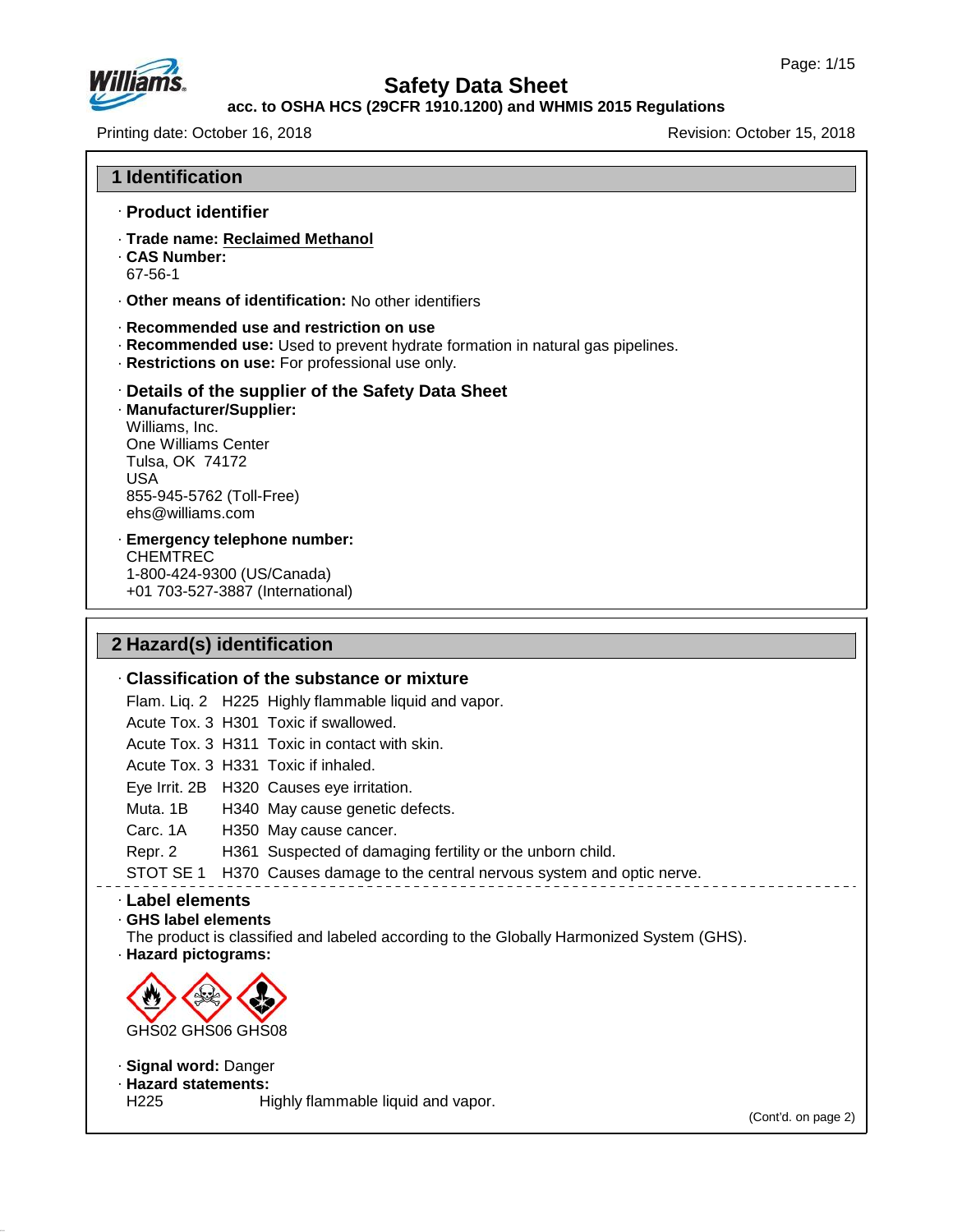

#### **acc. to OSHA HCS (29CFR 1910.1200) and WHMIS 2015 Regulations**

Printing date: October 16, 2018 **Printing date: October 16, 2018** 

**Trade name: Reclaimed Methanol**

|                             | (Cont'd. of page 1)                                                                                                   |
|-----------------------------|-----------------------------------------------------------------------------------------------------------------------|
|                             | H301+H311+H331 Toxic if swallowed, in contact with skin or if inhaled.                                                |
| H320                        | Causes eye irritation.                                                                                                |
| H340                        | May cause genetic defects.                                                                                            |
| H350                        | May cause cancer.                                                                                                     |
| H361                        | Suspected of damaging fertility or the unborn child.                                                                  |
| H370                        | Causes damage to the central nervous system and optic nerve.                                                          |
| · Precautionary statements: |                                                                                                                       |
| P201                        | Obtain special instructions before use.                                                                               |
| P <sub>202</sub>            | Do not handle until all safety precautions have been read and understood.                                             |
| P210                        | Keep away from heat/sparks/open flames/hot surfaces. - No smoking.                                                    |
| P233                        | Keep container tightly closed.                                                                                        |
| P240                        | Ground/bond container and receiving equipment.                                                                        |
| P241                        | Use explosion-proof electrical/ventilating/lighting/equipment.                                                        |
| P242                        | Use only non-sparking tools.                                                                                          |
| P243                        | Take precautionary measures against static discharge.                                                                 |
| P <sub>260</sub>            | Do not breathe mist/vapors/spray.                                                                                     |
| P <sub>264</sub>            | Wash thoroughly after handling.                                                                                       |
| P270                        | Do not eat, drink or smoke when using this product.                                                                   |
| P271                        | Use only outdoors or in a well-ventilated area.                                                                       |
| P280                        | Wear protective gloves/protective clothing/eye protection/face protection.                                            |
| P301+P310                   | If swallowed: Immediately call a poison center/doctor.                                                                |
| P330                        | Rinse mouth.                                                                                                          |
|                             | P303+P361+P353 If on skin (or hair): Take off immediately all contaminated clothing. Rinse skin with<br>water/shower. |
| P304+P340                   | IF INHALED: Remove person to fresh air and keep comfortable for breathing.                                            |
|                             | P305+P351+P338 IF IN EYES: Rinse cautiously with water for several minutes. Remove contact lenses, if                 |
|                             | present and easy to do. Continue rinsing.                                                                             |
| P307+P311                   | IF exposed: Call a POISON CENTER or doctor/physician.                                                                 |
| P337+P313                   | If eye irritation persists: Get medical advice/attention.                                                             |
| P361+P364                   | Take off immediately all contaminated clothing and wash it before reuse.                                              |
| P370+P378                   | In case of fire: Use for extinction: Alcohol resistant foam or water spray.                                           |
| P403+P235                   | Store in a well-ventilated place. Keep cool.                                                                          |
| P405                        | Store locked up.                                                                                                      |
| P501                        | Dispose of contents/container in accordance with local/regional/national/international<br>regulations.                |
|                             | . Other hazards There are no other hazards not otherwise classified that have been identified.                        |

# **3 Composition/information on ingredients**

- · **Chemical characterization: Substances** · **CAS No. Description**
- 67-56-1 Methanol

## · **Components:**

47.0.13

| <b>· Components:</b>                                                                                                                        |                     |  |
|---------------------------------------------------------------------------------------------------------------------------------------------|---------------------|--|
| 71-43-2 benzene                                                                                                                             | $0.3 - 0.5\%$       |  |
| <b>Elam.</b> Liq. 2, H225<br>Muta. 1B, H340; Carc. 1A, H350; STOT RE 1, H372; Asp. Tox. 1, H304<br>Skin Irrit. 2, H315; Eye Irrit. 2A, H319 |                     |  |
| 108-88-3   Toluene                                                                                                                          | $0.1 - 0.3\%$       |  |
|                                                                                                                                             | (Cont'd. on page 3) |  |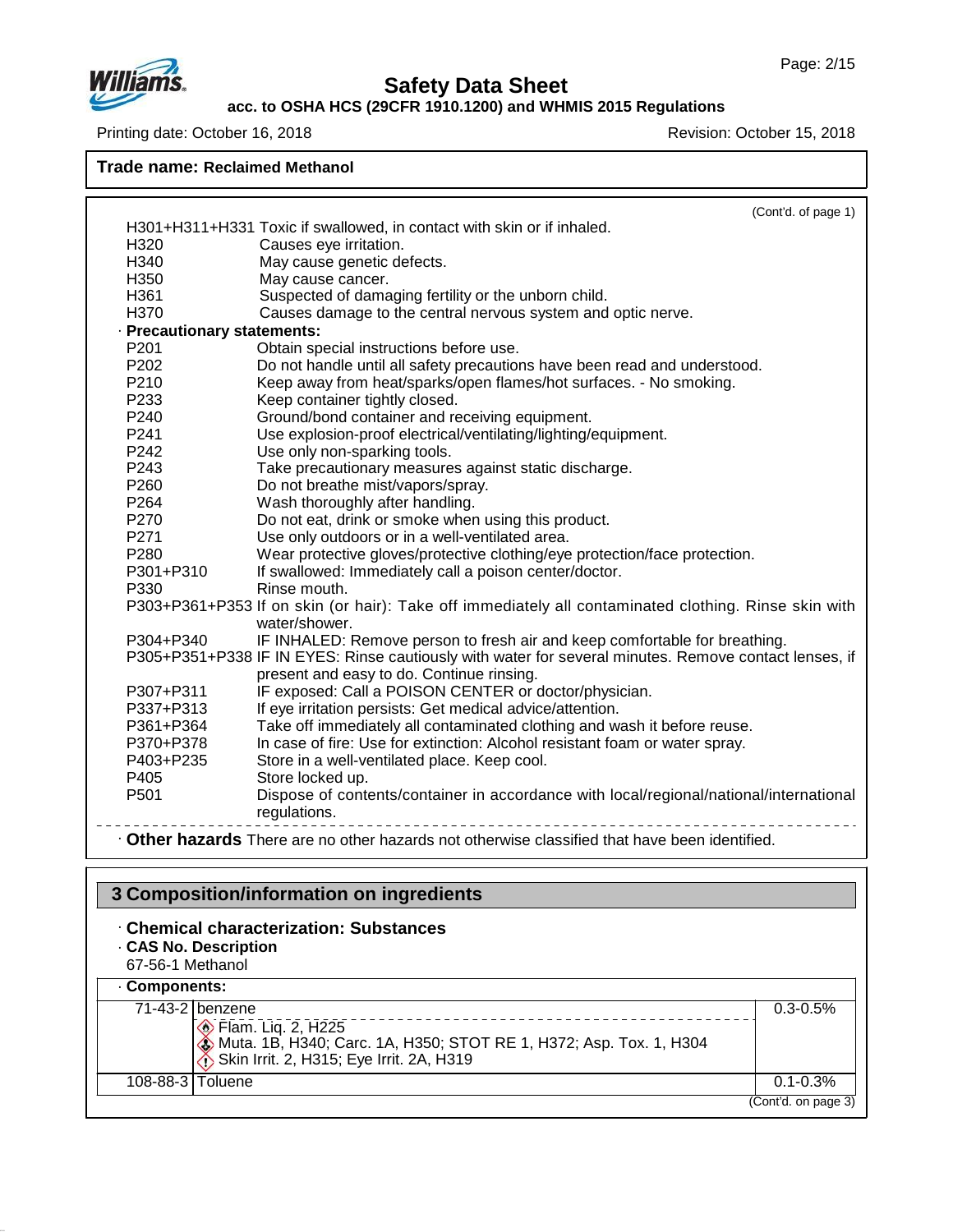

### **acc. to OSHA HCS (29CFR 1910.1200) and WHMIS 2015 Regulations**

Printing date: October 16, 2018 **Revision: October 15, 2018** Revision: October 15, 2018

**Trade name: Reclaimed Methanol**

|                       |                                                                                                                                                                                  | (Cont'd. of page 2) |
|-----------------------|----------------------------------------------------------------------------------------------------------------------------------------------------------------------------------|---------------------|
|                       | Flam. Liq. 2, H225<br>Repr. 2, H361; STOT RE 2, H373; Asp. Tox. 1, H304<br>Skin Irrit. 2, H315; STOT SE 3, H336                                                                  |                     |
|                       | 95-47-6 o-xylene<br>Flam. Liq. 3, H226<br><b>&amp; Asp. Tox. 1, H304</b><br>Acute Tox. 4, H312; Acute Tox. 4, H332; Skin Irrit. 2, H315; Eye Irrit. 2A,<br>H319; STOT SE 3, H335 | $0.03 - 0.1\%$      |
| 108-38-3   m-xylene   | <b>Elam. Liq. 3, H226</b><br><b>Asp. Tox. 1, H304</b><br>Acute Tox. 4, H312; Acute Tox. 4, H332; Skin Irrit. 2, H315; Eye Irrit. 2A,<br>H319; STOT SE 3, H335                    | $0.01 - 0.1\%$      |
| 106-42-3 $ p$ -xylene | Elam. Liq. 3, H226<br><b>S</b> Asp. Tox. 1, H304<br>Acute Tox. 4, H312; Acute Tox. 4, H332; Skin Irrit. 2, H315; Eye Irrit. 2A,<br>H319; STOT SE 3, H335                         | $0.01 - 0.1%$       |
|                       | 100-41-4 ethylbenzene<br><b>Elam. Lig. 2, H225</b><br>Carc. 2, H351; STOT RE 2, H373; Asp. Tox. 1, H304<br>Acute Tox. 4, H332<br>Eye Irrit. 2B, H320                             | 0.003-0.02%         |
|                       | 98-82-8   Cumene<br><b>Elam. Liq. 3, H226</b><br>Carc. 2, H351; Asp. Tox. 1, H304<br>Acute Tox. 4, H302; STOT SE 3, H335                                                         | $\sqrt{0.01\%}$     |

· **Additional information:**

For the listed ingredient(s), the identity and/or exact percentage(s) are being withheld as a trade secret.

### **4 First-aid measures**

#### · **Description of first aid measures**

· **General information:**

Remove breathing apparatus only after contaminated clothing have been completely removed.

- · **After inhalation:**
- Supply fresh air.

Provide oxygen treatment if affected person has difficulty breathing.

If experiencing respiratory symptoms: Call a poison center/doctor.

· **After skin contact:**

If on skin (or hair): Take off immediately all contaminated clothing. Rinse skin with water/shower. If skin irritation is experienced, consult a doctor.

#### · **After eye contact:**

Remove contact lenses if worn.

Rinse opened eye for several minutes under running water. Then consult a doctor.

#### · **After swallowing:**

47.0.13

Rinse out mouth and then drink plenty of water.

Do not induce vomiting; immediately call for medical help.

(Cont'd. on page 4)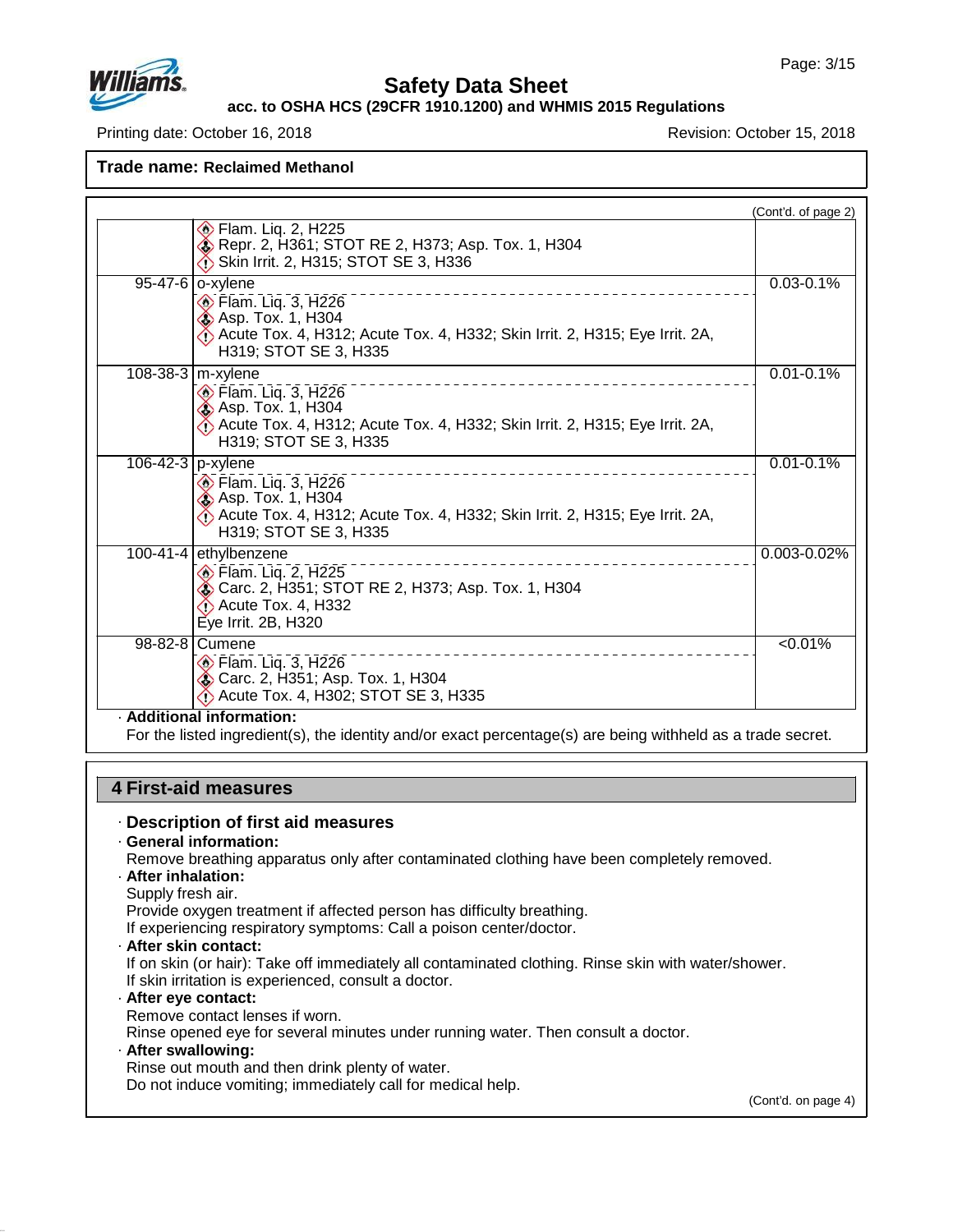

**acc. to OSHA HCS (29CFR 1910.1200) and WHMIS 2015 Regulations**

Printing date: October 16, 2018 **Revision: October 15, 2018** Revision: October 15, 2018

### **Trade name: Reclaimed Methanol** (Cont'd. of page 3) · **Most important symptoms and effects, both acute and delayed:** Breathing difficulty Coughing **Dizziness** Causes eye irritation. Causes mild skin irritation. Gastric or intestinal disorders when ingested. Nausea in case of ingestion. Vision disorders. **Blindness Disorientation** Unconsciousness · **Danger:** Danger of impaired breathing. Toxic if swallowed, in contact with skin or if inhaled. May cause genetic defects. May cause cancer. Causes damage to the central nervous system and optic nerve. Suspected of damaging fertility or the unborn child. · **Indication of any immediate medical attention and special treatment needed:** Medical supervision for at least 48 hours. If necessary oxygen respiration treatment. Later observation for pneumonia and pulmonary edema. **5 Fire-fighting measures**

#### · **Extinguishing media** · **Suitable extinguishing agents:** Alcohol resistant foam Water fog / haze Carbon dioxide Gaseous extinguishing agents Fire-extinguishing powder Water spray · **For safety reasons unsuitable extinguishing agents:** Water stream. · **Special hazards arising from the substance or mixture** Highly flammable liquid and vapor. Hazardous gases may be released if heated above the decomposition point. · **Advice for firefighters** · **Protective equipment:** Wear self-contained respiratory protective device. Wear fully protective suit. · **Additional information:**

Eliminate all ignition sources if safe to do so. Cool endangered containers with water fog.

### **6 Accidental release measures**

47.0.13

· **Personal precautions, protective equipment and emergency procedures**

(Cont'd. on page 5)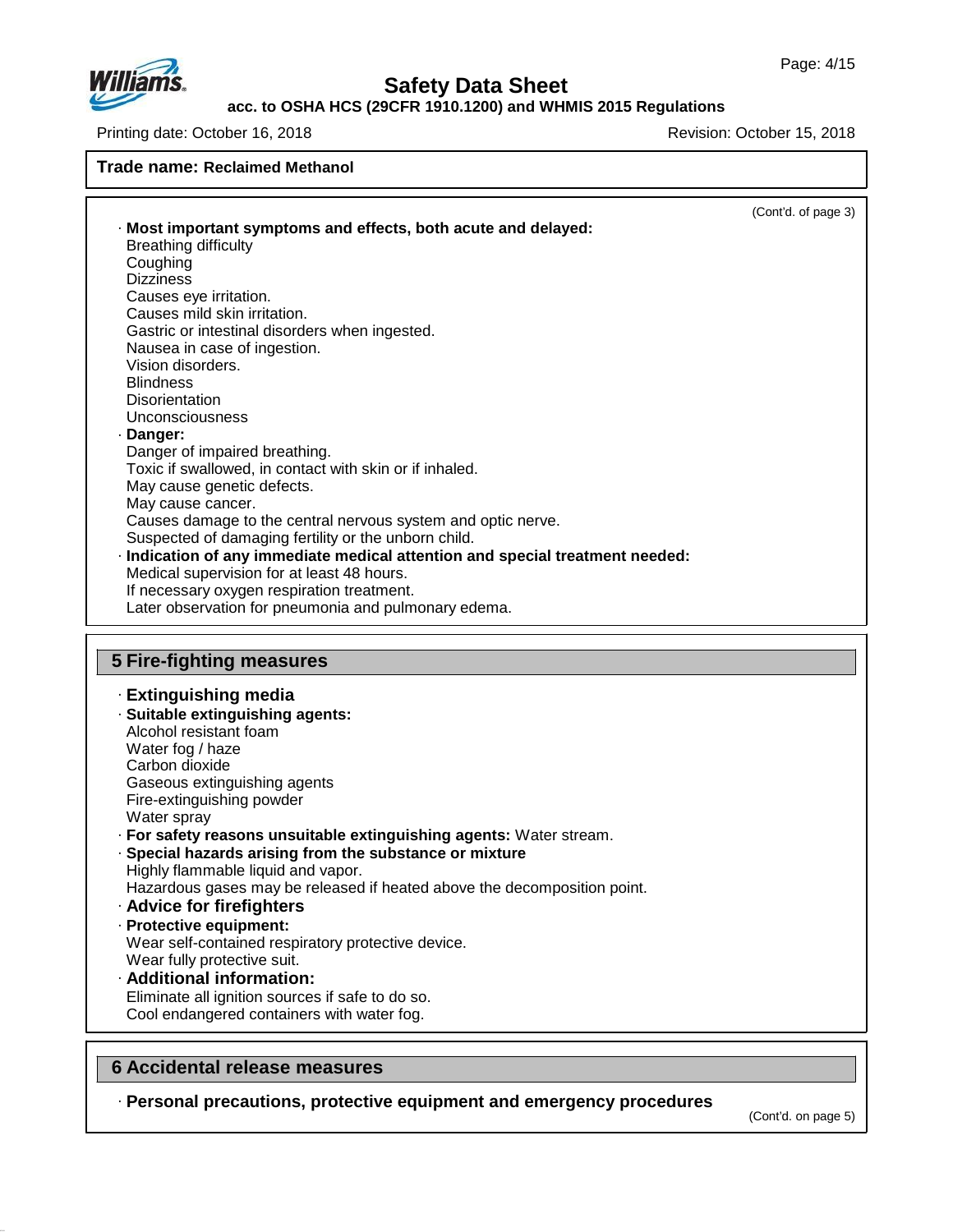

**acc. to OSHA HCS (29CFR 1910.1200) and WHMIS 2015 Regulations**

Printing date: October 16, 2018 **Revision: October 15, 2018** Revision: October 15, 2018

#### **Trade name: Reclaimed Methanol**

(Cont'd. of page 4)

Ensure adequate ventilation. Keep away from ignition sources. Use respiratory protective device against the effects of fumes/dust/aerosol. Protect from heat.

Isolate area and prevent access.

· **Environmental precautions** Do not allow to enter sewers/ surface or ground water.

· **Methods and material for containment and cleaning up**

Absorb with non-combustible liquid-binding material (sand, diatomite, acid binders, universal binders). Send for recovery or disposal in suitable receptacles.

· **Reference to other sections** See Section 7 for information on safe handling. See Section 8 for information on personal protection equipment. See Section 13 for disposal information.

## **7 Handling and storage**

### · **Handling**

· **Precautions for safe handling:** Avoid splashes or spray in enclosed areas. Avoid contact with the eyes and skin. Avoid breathing mist, vapors, or spray. · **Information about protection against explosions and fires:** Highly flammable liquid and vapor. Keep ignition sources away - Do not smoke. Protect against electrostatic charges. Keep respiratory protective device available. Flammable gas-air mixtures may be formed in empty containers/receptacles.

· **Conditions for safe storage, including any incompatibilities**

- · **Requirements to be met by storerooms and receptacles:** Store in cool, dry conditions in well sealed receptacles. Avoid storage near extreme heat, ignition sources or open flame. · **Information about storage in one common storage facility:** Store away from foodstuffs. Store away from oxidizing agents.
- · **Specific end use(s)** No relevant information available.

## **8 Exposure controls/personal protection**

### · **Control parameters**

47.0.13

|                  | Components with limit values that require monitoring at the workplace:                                        |
|------------------|---------------------------------------------------------------------------------------------------------------|
| 67-56-1 Methanol |                                                                                                               |
| PEL (USA)        | Long-term value: 260 mg/m <sup>3</sup> , 200 ppm                                                              |
| REL (USA)        | Short-term value: 325 mg/m <sup>3</sup> , 250 ppm<br>Long-term value: 260 mg/m <sup>3</sup> , 200 ppm<br>Skin |
|                  | (Cont'd. on page 6)                                                                                           |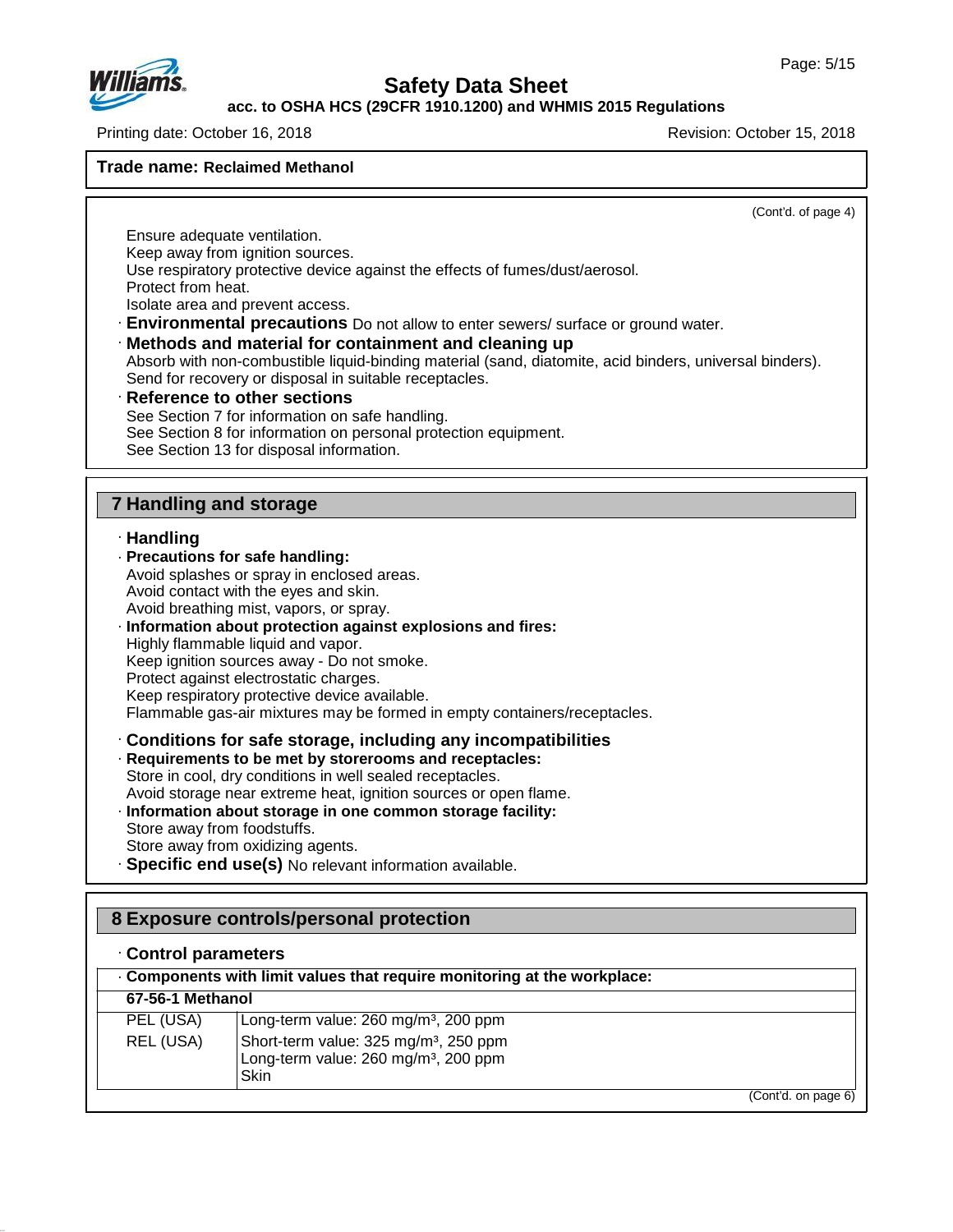

## **Safety Data Sheet**

#### **acc. to OSHA HCS (29CFR 1910.1200) and WHMIS 2015 Regulations**

Printing date: October 16, 2018 **Printing date: October 16, 2018** 

| Trade name: Reclaimed Methanol |        |     |                      |  |
|--------------------------------|--------|-----|----------------------|--|
|                                |        |     |                      |  |
| $-1$ $1$ $1$ $1$ $-1$          | $\sim$ | . . | $\sim$ $\sim$ $\sim$ |  |

|                  | (Cont'd. of page 5)                                                                                                                                  |
|------------------|------------------------------------------------------------------------------------------------------------------------------------------------------|
| <b>TLV (USA)</b> | Short-term value: 328 mg/m <sup>3</sup> , 250 ppm<br>Long-term value: 262 mg/m <sup>3</sup> , 200 ppm<br>Skin; BEI                                   |
| EL (Canada)      | Short-term value: 250 ppm<br>Long-term value: 200 ppm<br>Skin                                                                                        |
| EV (Canada)      | Short-term value: 325 mg/m <sup>3</sup> , 250 ppm<br>Long-term value: 260 mg/m <sup>3</sup> , 200 ppm<br><b>Skin</b>                                 |
| LMPE (Mexico)    | Short-term value: 250 ppm<br>Long-term value: 200 ppm<br>PIEL, IBE                                                                                   |
| 71-43-2 benzene  |                                                                                                                                                      |
| PEL (USA)        | Short-term value: 15* mg/m <sup>3</sup> , 5* ppm<br>Long-term value: 3* mg/m <sup>3</sup> , 1* ppm<br>*table Z-2 for exclusions in 29CFR1910.1028(d) |
| REL (USA)        | Short-term value: 1 ppm<br>Long-term value: 0.1 ppm<br>See Pocket Guide App. A                                                                       |
| TLV (USA)        | Short-term value: 8 mg/m <sup>3</sup> , 2.5 ppm<br>Long-term value: 1.6 mg/m <sup>3</sup> , 0.5 ppm<br>Skin; BEI                                     |
| EL (Canada)      | Short-term value: 2.5 ppm<br>Long-term value: 0.5 ppm<br>Skin; ACGIH A1; IARC 1                                                                      |
| EV (Canada)      | Short-term value: 2.5 ppm<br>Long-term value: 0.5 ppm<br><b>Skin</b>                                                                                 |
| LMPE (Mexico)    | Short-term value: 2.5 ppm<br>Long-term value: 0.5 ppm<br>A1, PIEL, IBE                                                                               |
| 108-88-3 Toluene |                                                                                                                                                      |
| PEL (USA)        | Long-term value: 200 ppm<br>Ceiling limit value: 300; 500* ppm<br>*10-min peak per 8-hr shift                                                        |
| REL (USA)        | Short-term value: 560 mg/m <sup>3</sup> , 150 ppm<br>Long-term value: 375 mg/m <sup>3</sup> , 100 ppm                                                |
| TLV (USA)        | Long-term value: 75 mg/m <sup>3</sup> , 20 ppm<br>BEI                                                                                                |
| EL (Canada)      | Long-term value: 20 ppm<br>R.                                                                                                                        |
| EV (Canada)      | Long-term value: 20 ppm                                                                                                                              |
|                  | LMPE (Mexico) Long-term value: 20 ppm<br>A4, IBE                                                                                                     |
| 95-47-6 o-xylene |                                                                                                                                                      |
| PEL (USA)        | Long-term value: 435 mg/m <sup>3</sup> , 100 ppm                                                                                                     |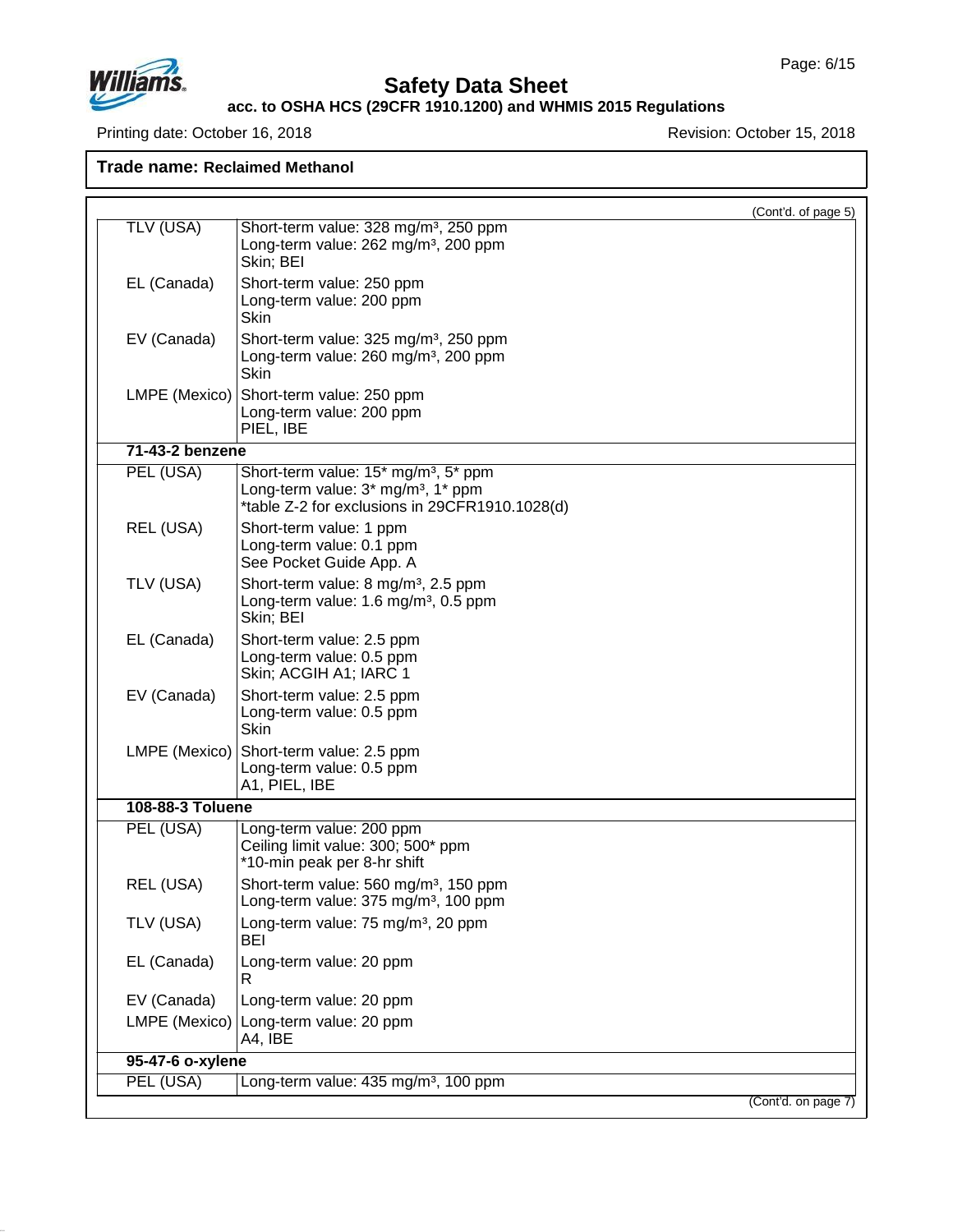

## **Safety Data Sheet**

#### **acc. to OSHA HCS (29CFR 1910.1200) and WHMIS 2015 Regulations**

Printing date: October 16, 2018 **Printing date: October 16, 2018** 

**Trade name: Reclaimed Methanol**

|                       |                                                                | (Cont'd. of page 6) |
|-----------------------|----------------------------------------------------------------|---------------------|
| <b>REL (USA)</b>      | Short-term value: 655 mg/m <sup>3</sup> , 150 ppm              |                     |
|                       | Long-term value: 435 mg/m <sup>3</sup> , 100 ppm               |                     |
| TLV (USA)             | Short-term value: 651 mg/m <sup>3</sup> , 150 ppm              |                     |
|                       | Long-term value: 434 mg/m <sup>3</sup> , 100 ppm<br><b>BEI</b> |                     |
| EL (Canada)           | Short-term value: 150 ppm                                      |                     |
|                       | Long-term value: 100 ppm                                       |                     |
| LMPE (Mexico)         | Short-term value: 150 ppm                                      |                     |
|                       | Long-term value: 100 ppm<br>A4, IBE                            |                     |
| 108-38-3 m-xylene     |                                                                |                     |
| PEL (USA)             | Long-term value: 435 mg/m <sup>3</sup> , 100 ppm               |                     |
| REL (USA)             | Short-term value: 655 mg/m <sup>3</sup> , 150 ppm              |                     |
|                       | Long-term value: 435 mg/m <sup>3</sup> , 100 ppm               |                     |
| TLV (USA)             | Short-term value: 651 mg/m <sup>3</sup> , 150 ppm              |                     |
|                       | Long-term value: 434 mg/m <sup>3</sup> , 100 ppm<br>BEI        |                     |
| EL (Canada)           | Short-term value: 150 ppm                                      |                     |
|                       | Long-term value: 100 ppm                                       |                     |
| LMPE (Mexico)         | Short-term value: 150 ppm                                      |                     |
|                       | Long-term value: 100 ppm                                       |                     |
|                       | A4, IBE                                                        |                     |
| 106-42-3 p-xylene     |                                                                |                     |
| PEL (USA)             | Long-term value: 435 mg/m <sup>3</sup> , 100 ppm               |                     |
| REL (USA)             | Short-term value: 655 mg/m <sup>3</sup> , 150 ppm              |                     |
|                       | Long-term value: 435 mg/m <sup>3</sup> , 100 ppm               |                     |
| TLV (USA)             | Short-term value: 651 mg/m <sup>3</sup> , 150 ppm              |                     |
|                       | Long-term value: 434 mg/m <sup>3</sup> , 100 ppm<br><b>BEI</b> |                     |
| EL (Canada)           | Short-term value: 150 ppm                                      |                     |
|                       | Long-term value: 100 ppm                                       |                     |
| LMPE (Mexico)         | Short-term value: 150 ppm                                      |                     |
|                       | Long-term value: 100 ppm                                       |                     |
|                       | A4, IBE                                                        |                     |
| 100-41-4 Ethylbenzene |                                                                |                     |
| PEL (USA)             | Long-term value: 435 mg/m <sup>3</sup> , 100 ppm               |                     |
| REL (USA)             | Short-term value: 545 mg/m <sup>3</sup> , 125 ppm              |                     |
|                       | Long-term value: 435 mg/m <sup>3</sup> , 100 ppm               |                     |
| TLV (USA)             | Long-term value: 87 mg/m <sup>3</sup> , 20 ppm<br>BEI          |                     |
| EL (Canada)           | Long-term value: 20 ppm                                        |                     |
|                       | <b>IARC 2B</b>                                                 |                     |

EV (Canada) Short-term value: 540 mg/m<sup>3</sup>, 125 ppm

LMPE (Mexico) Long-term value: 20 ppm

Long-term value: 435 mg/m<sup>3</sup>, 100 ppm

(Cont'd. on page 8)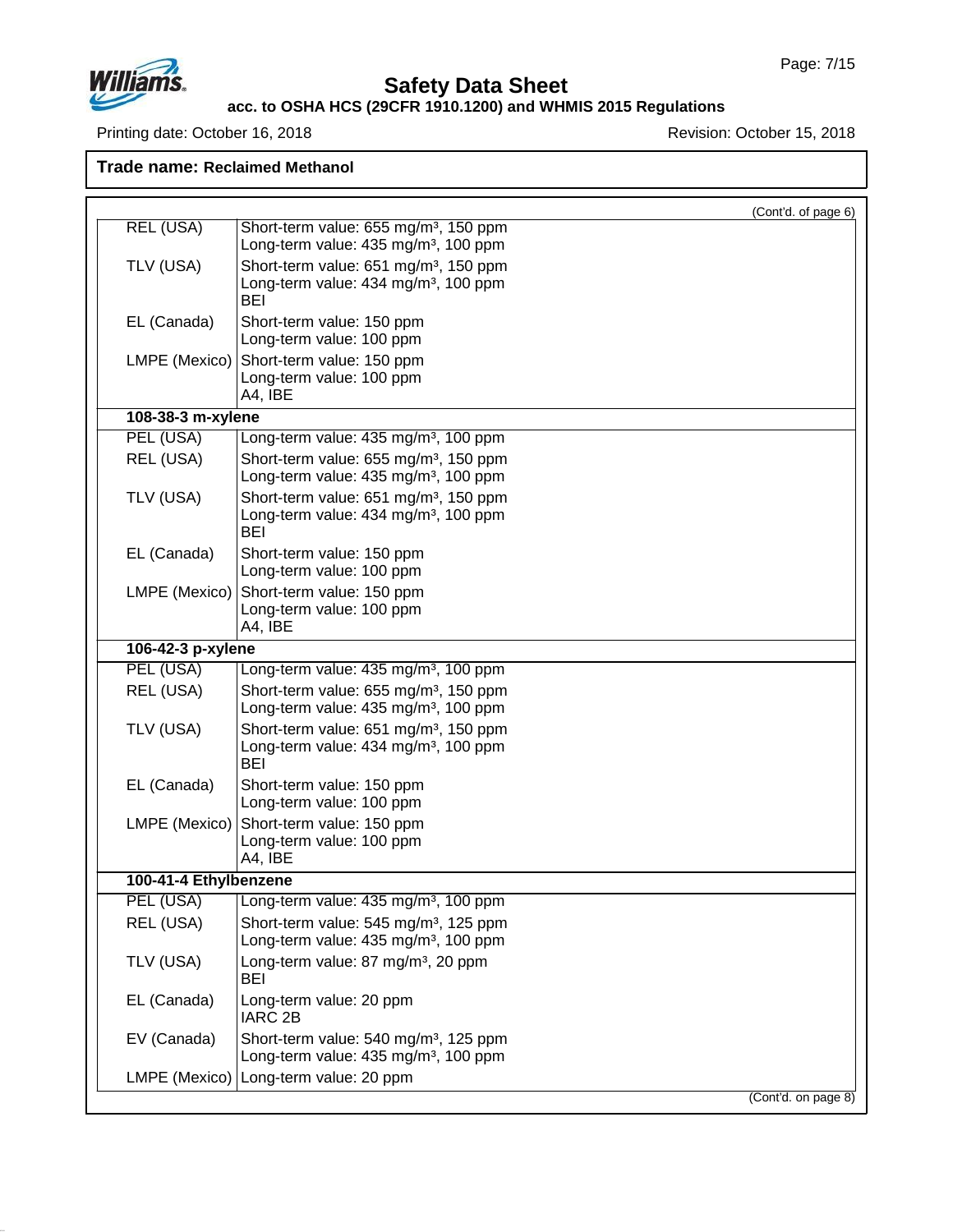(Cont'd. of page 7)



# **Safety Data Sheet**

## **acc. to OSHA HCS (29CFR 1910.1200) and WHMIS 2015 Regulations**

Printing date: October 16, 2018 **Revision: October 15, 2018** Revision: October 15, 2018

**98-82-8 Cumene**

**Trade name: Reclaimed Methanol**

Skin

PEL (USA) Long-term value: 245 mg/m<sup>3</sup>, 50 ppm

REL (USA)  $\vert$  Long-term value: 245 mg/m<sup>3</sup>, 50 ppm Skin TLV (USA)  $\vert$  Long-term value: (246) NIC-0.5 mg/m<sup>3</sup>, (50) NIC-0.1 ppm NIC-A3 EL (Canada) Short-term value: 75 ppm Long-term value: 25 ppm IARC 2B EV (Canada)  $\vert$  Long-term value: 245 mg/m<sup>3</sup>, 50 ppm Skin LMPE (Mexico) Long-term value: 50 ppm · **Ingredients with biological limit values: 67-56-1 Methanol** BEI (USA) 15 mg/L Medium: urine Time: end of shift Parameter: Methanol (background, nonspecific) **71-43-2 benzene** BEI (USA) 25 µg/g creatinine Medium: urine Time: end of shift Parameter Parameter: S-Phenylmercapturic acid (background 500 µg/g creatinine Medium: urine Time: end of shift Parameter: t,t-Muconic acid (background) **108-88-3 Toluene** BEI (USA) 0.02 mg/L Medium: blood Time: prior to last shift of workweek Parameter: Toluene 0.03 mg/L Medium: urine Time: end of shift Parameter: Toluene 0.3 mg/g creatinine Medium: urine Time: end of shift

Parameter: o-Cresol with hydrolysis (background) **95-47-6 o-xylene**

BEI (USA) 1.5 g/g creatinine Medium: urine

47.0.13

(Cont'd. on page 9)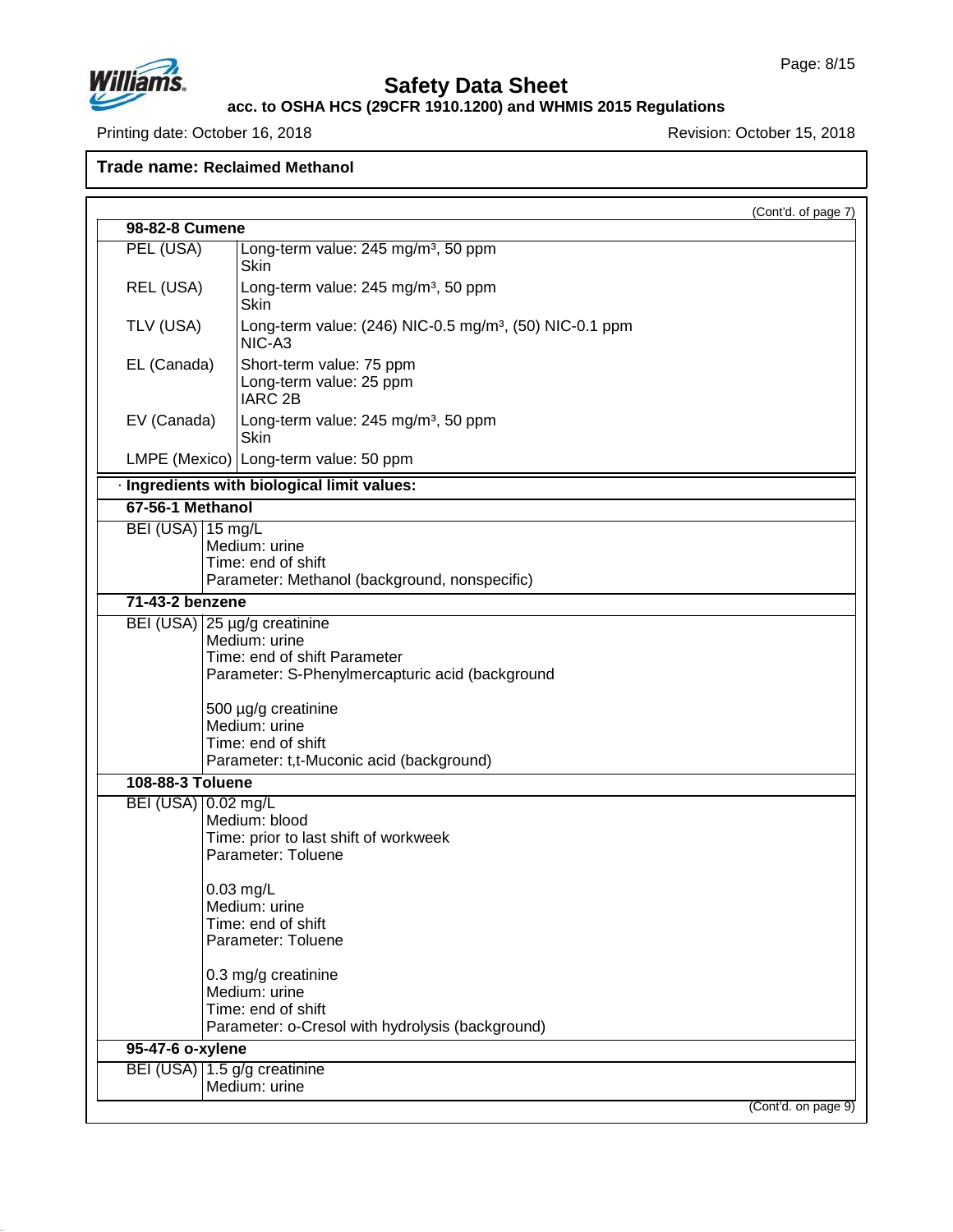

# **Safety Data Sheet**

#### **acc. to OSHA HCS (29CFR 1910.1200) and WHMIS 2015 Regulations**

Printing date: October 16, 2018 **Printing date: October 16, 2018** 

**Trade name: Reclaimed Methanol**

|                                                                                                                               |                                                                                                                                                                                                                                                                                                                                                                                                                                                                                                                                                                                                                                                          | (Cont'd. of page 8) |
|-------------------------------------------------------------------------------------------------------------------------------|----------------------------------------------------------------------------------------------------------------------------------------------------------------------------------------------------------------------------------------------------------------------------------------------------------------------------------------------------------------------------------------------------------------------------------------------------------------------------------------------------------------------------------------------------------------------------------------------------------------------------------------------------------|---------------------|
|                                                                                                                               | Time: end of shift<br>Parameter: Methylhippuric acids                                                                                                                                                                                                                                                                                                                                                                                                                                                                                                                                                                                                    |                     |
| 108-38-3 m-xylene                                                                                                             |                                                                                                                                                                                                                                                                                                                                                                                                                                                                                                                                                                                                                                                          |                     |
|                                                                                                                               | BEI (USA) 1.5 g/g creatinine<br>Medium: urine<br>Time: end of shift<br>Parameter: Methylhippuric acids                                                                                                                                                                                                                                                                                                                                                                                                                                                                                                                                                   |                     |
| 106-42-3 p-xylene                                                                                                             |                                                                                                                                                                                                                                                                                                                                                                                                                                                                                                                                                                                                                                                          |                     |
|                                                                                                                               | BEI (USA) 1.5 g/g creatinine<br>Medium: urine<br>Time: end of shift<br>Parameter: Methylhippuric acids                                                                                                                                                                                                                                                                                                                                                                                                                                                                                                                                                   |                     |
| <b>Exposure controls</b>                                                                                                      | · General protective and hygienic measures:<br>The usual precautionary measures for handling chemicals should be followed.<br>Keep away from foodstuffs, beverages and feed.<br>Immediately remove all soiled and contaminated clothing.<br>Wash hands before breaks and at the end of work.<br>Do not inhale gases / fumes / aerosols.<br>Avoid contact with the eyes and skin.<br>· Engineering controls: Provide adequate ventilation.<br>· Breathing equipment:<br>Use suitable respiratory protective device when high concentrations are present.<br>Self-contained respiratory protective device should be used in case of large spills or leaks. |                     |
| · Protection of hands:                                                                                                        |                                                                                                                                                                                                                                                                                                                                                                                                                                                                                                                                                                                                                                                          |                     |
|                                                                                                                               | Protective gloves                                                                                                                                                                                                                                                                                                                                                                                                                                                                                                                                                                                                                                        |                     |
| · Material of gloves<br>Nitrile rubber, NBR<br>Neoprene gloves<br>Natural rubber, NR<br>Butyl rubber, BR<br>· Eye protection: | The glove material has to be impermeable and resistant to the product.<br>Fluorocarbon rubber (Viton)<br>. Not suitable are gloves made of the following materials: PVA gloves                                                                                                                                                                                                                                                                                                                                                                                                                                                                           |                     |
|                                                                                                                               | Safety glasses                                                                                                                                                                                                                                                                                                                                                                                                                                                                                                                                                                                                                                           |                     |
|                                                                                                                               | Follow relevant national guidelines concerning the use of protective eyewear.<br>· Body protection: Wear appropriate protective clothing.<br>Elmitation and supervision of exposure into the environment<br>No relevant information available.                                                                                                                                                                                                                                                                                                                                                                                                           |                     |

(Cont'd. on page 10)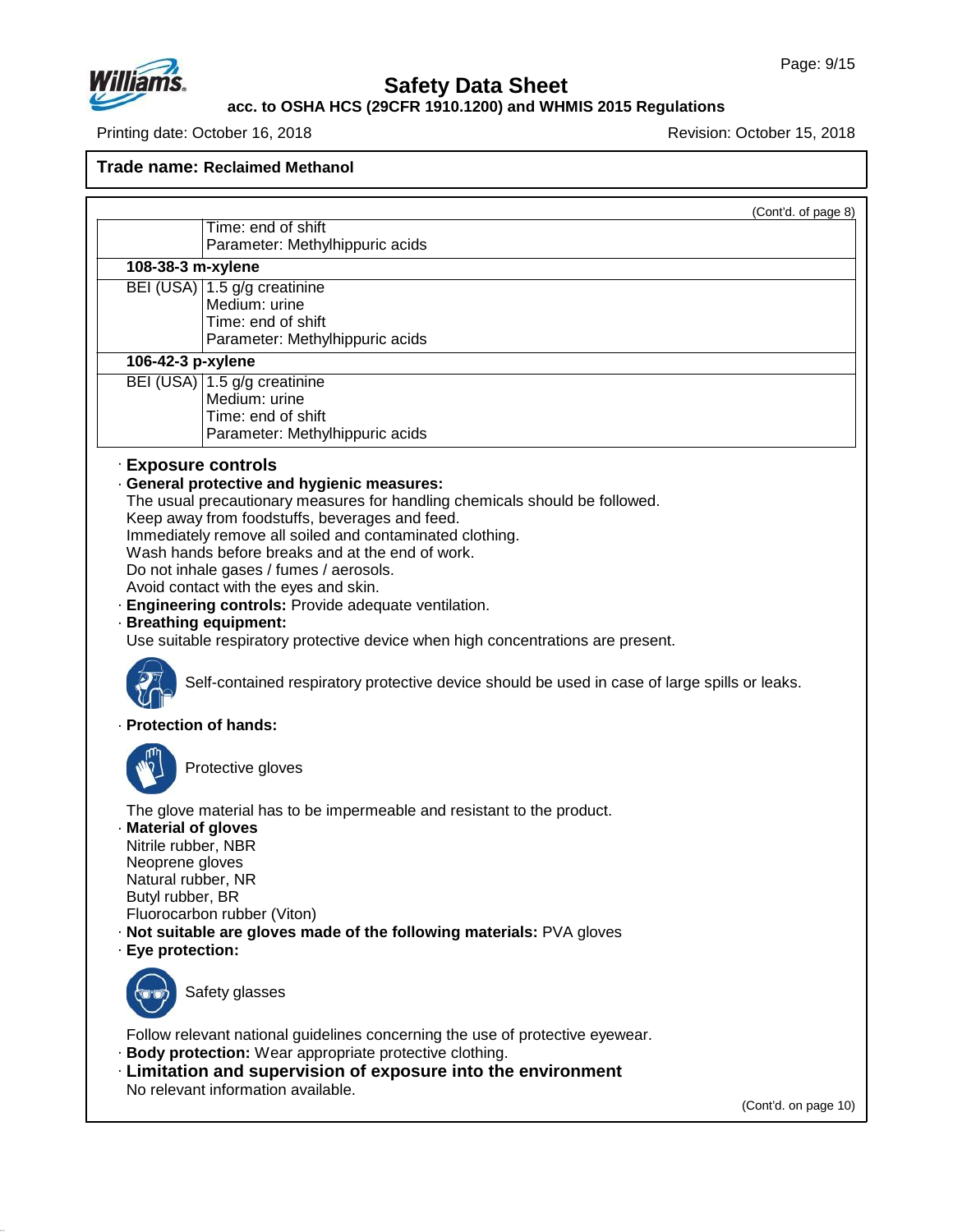

**acc. to OSHA HCS (29CFR 1910.1200) and WHMIS 2015 Regulations**

Printing date: October 16, 2018 **Printing date: October 16, 2018** 

**Trade name: Reclaimed Methanol**

(Cont'd. of page 9)

· **Risk management measures** No relevant information available.

| 9 Physical and chemical properties                         |                                                                                                |
|------------------------------------------------------------|------------------------------------------------------------------------------------------------|
| · Information on basic physical and chemical properties    |                                                                                                |
| · Appearance:                                              |                                                                                                |
| Form:                                                      | Liquid                                                                                         |
| Color:                                                     | Colorless                                                                                      |
| · Odor:                                                    | Alcohol-like                                                                                   |
| · Odor threshold:                                          | Not determined.                                                                                |
| · pH-value:                                                | Not determined.                                                                                |
| · Melting point/Melting range:                             | -98 °C (-144.4 °F)                                                                             |
| · Boiling point/Boiling range:                             | 64.7 °C (148.5 °F)                                                                             |
| · Flash point:                                             | 11 °C (51.8 °F)                                                                                |
| · Flammability (solid, gaseous):                           | Not applicable.                                                                                |
| · Auto-ignition temperature:                               | 455 °C (851 °F)                                                                                |
| · Decomposition temperature:                               | Not determined.                                                                                |
| · Danger of explosion:                                     | Product is not explosive. However, formation of explosive air/<br>vapor mixtures are possible. |
| · Explosion limits                                         |                                                                                                |
| Lower:                                                     | 5.1 Vol %                                                                                      |
| Upper:                                                     | 45 Vol %                                                                                       |
| · Oxidizing properties:                                    | Not determined.                                                                                |
| · Vapor pressure at 20 °C (68 °F):                         | 96 mmHg (0.02 psi)                                                                             |
| · Density:                                                 |                                                                                                |
| <b>Relative density:</b>                                   | 0.791                                                                                          |
| Vapor density:                                             | Not determined.                                                                                |
| <b>Relative vapor density:</b>                             | Not determined.                                                                                |
| <b>Evaporation rate:</b>                                   | Not determined.                                                                                |
| · Solubility in / Miscibility with                         |                                                                                                |
| Water:                                                     | Fully miscible.                                                                                |
| · Partition coefficient (n-octanol/water): Not determined. |                                                                                                |
| · Viscosity                                                |                                                                                                |
| <b>Dynamic:</b>                                            | Not determined.                                                                                |
| Kinematic:                                                 | Not determined.                                                                                |
| <b>Other information</b>                                   | No relevant information available.                                                             |

# **10 Stability and reactivity**

47.0.13

· **Reactivity:** No data available for self-reactivity.

(Cont'd. on page 11)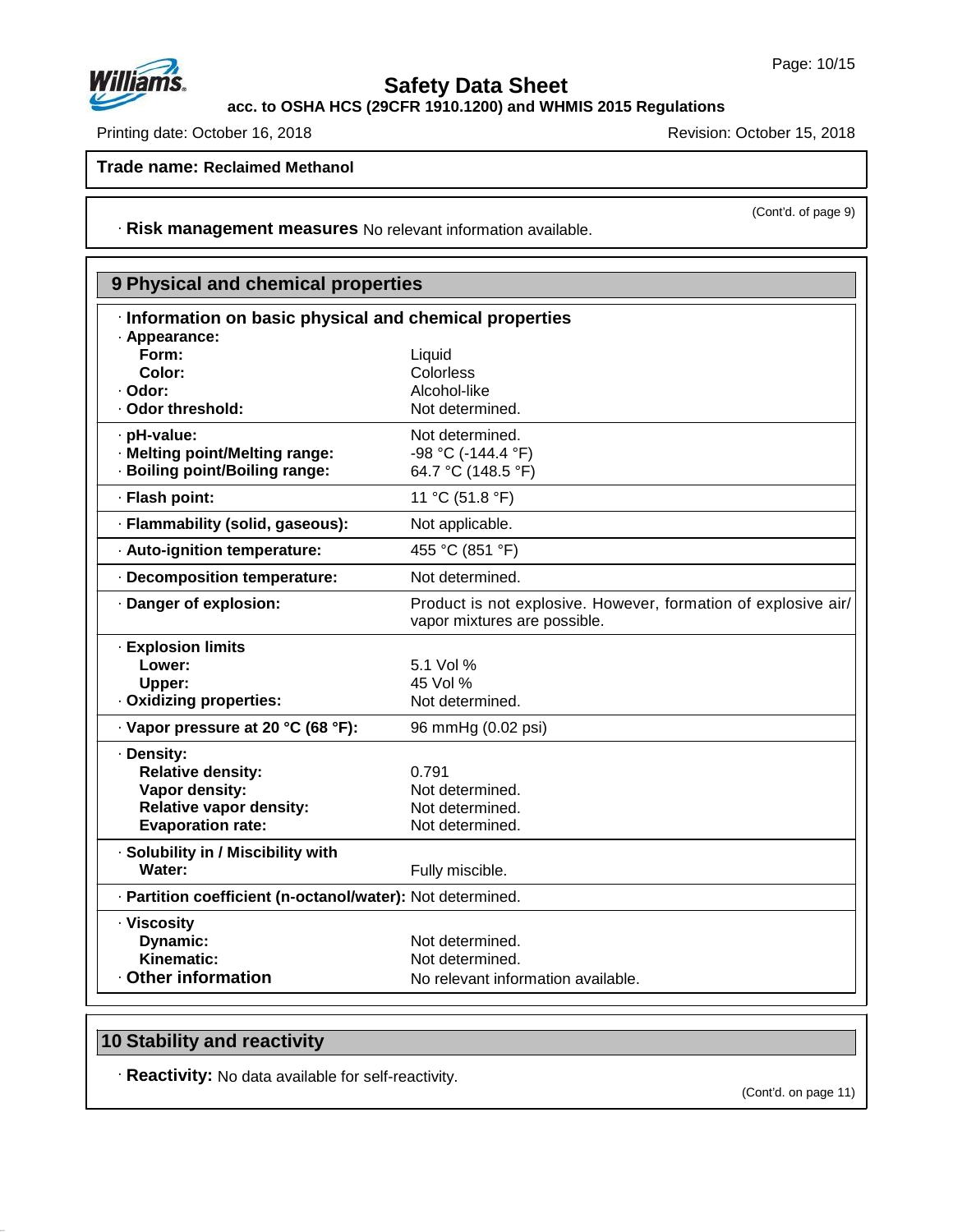

# **Safety Data Sheet**

**acc. to OSHA HCS (29CFR 1910.1200) and WHMIS 2015 Regulations**

Printing date: October 16, 2018 **Printing date: October 16, 2018** 

**Trade name: Reclaimed Methanol**

| . Chemical stability: Stable under normal temperatures and pressures.<br>· Thermal decomposition / conditions to be avoided:<br>No decomposition if used and stored according to specifications.<br>· Possibility of hazardous reactions<br>Used empty containers may contain product gases which form explosive mixtures with air.<br>Can form explosive mixtures in air if heated above flash point and/or when sprayed or atomized.<br>Hazardous gases may be released if heated above the decomposition point.<br>Highly flammable liquid and vapor.<br>Reacts violently with oxidizing agents.<br><b>Conditions to avoid</b><br>Excessive heat.<br>Keep ignition sources away - Do not smoke.<br>· Incompatible materials Oxidizers<br>· Hazardous decomposition products<br>Under fire conditions only:<br>Carbon monoxide and carbon dioxide | (Cont'd. of page 10) |
|-----------------------------------------------------------------------------------------------------------------------------------------------------------------------------------------------------------------------------------------------------------------------------------------------------------------------------------------------------------------------------------------------------------------------------------------------------------------------------------------------------------------------------------------------------------------------------------------------------------------------------------------------------------------------------------------------------------------------------------------------------------------------------------------------------------------------------------------------------|----------------------|
|                                                                                                                                                                                                                                                                                                                                                                                                                                                                                                                                                                                                                                                                                                                                                                                                                                                     |                      |
|                                                                                                                                                                                                                                                                                                                                                                                                                                                                                                                                                                                                                                                                                                                                                                                                                                                     |                      |
| 11 Toxicological information                                                                                                                                                                                                                                                                                                                                                                                                                                                                                                                                                                                                                                                                                                                                                                                                                        |                      |
| · Information on toxicological effects                                                                                                                                                                                                                                                                                                                                                                                                                                                                                                                                                                                                                                                                                                                                                                                                              |                      |
| . Acute toxicity: Toxic if swallowed, in contact with skin or if inhaled.                                                                                                                                                                                                                                                                                                                                                                                                                                                                                                                                                                                                                                                                                                                                                                           |                      |
| · LD/LC50 values that are relevant for classification:                                                                                                                                                                                                                                                                                                                                                                                                                                                                                                                                                                                                                                                                                                                                                                                              |                      |
| <b>ATE (Acute Toxicity Estimate)</b>                                                                                                                                                                                                                                                                                                                                                                                                                                                                                                                                                                                                                                                                                                                                                                                                                |                      |
| LD50<br>Oral<br>101-103 mg/kg                                                                                                                                                                                                                                                                                                                                                                                                                                                                                                                                                                                                                                                                                                                                                                                                                       |                      |
| LD50<br>303-309 mg/kg<br>Dermal                                                                                                                                                                                                                                                                                                                                                                                                                                                                                                                                                                                                                                                                                                                                                                                                                     |                      |
| Inhalative   LC50/4h   3.03-3.09 mg/l                                                                                                                                                                                                                                                                                                                                                                                                                                                                                                                                                                                                                                                                                                                                                                                                               |                      |
| · Primary irritant effect:                                                                                                                                                                                                                                                                                                                                                                                                                                                                                                                                                                                                                                                                                                                                                                                                                          |                      |
| · On the skin: Based on available data, the classification criteria are not met.                                                                                                                                                                                                                                                                                                                                                                                                                                                                                                                                                                                                                                                                                                                                                                    |                      |
| . On the eye: Irritating effect.                                                                                                                                                                                                                                                                                                                                                                                                                                                                                                                                                                                                                                                                                                                                                                                                                    |                      |
| · Sensitization: Based on available data, the classification criteria are not met.                                                                                                                                                                                                                                                                                                                                                                                                                                                                                                                                                                                                                                                                                                                                                                  |                      |
| · IARC (International Agency for Research on Cancer):                                                                                                                                                                                                                                                                                                                                                                                                                                                                                                                                                                                                                                                                                                                                                                                               |                      |
| 71-43-2 benzene                                                                                                                                                                                                                                                                                                                                                                                                                                                                                                                                                                                                                                                                                                                                                                                                                                     | 1                    |
| 100-41-4 ethylbenzene                                                                                                                                                                                                                                                                                                                                                                                                                                                                                                                                                                                                                                                                                                                                                                                                                               | 2B                   |
| 98-82-8 Cumene                                                                                                                                                                                                                                                                                                                                                                                                                                                                                                                                                                                                                                                                                                                                                                                                                                      | $\overline{2B}$      |
| · NTP (National Toxicology Program):                                                                                                                                                                                                                                                                                                                                                                                                                                                                                                                                                                                                                                                                                                                                                                                                                |                      |
| 71-43-2 benzene                                                                                                                                                                                                                                                                                                                                                                                                                                                                                                                                                                                                                                                                                                                                                                                                                                     | Κ                    |
| 98-82-8 Cumene                                                                                                                                                                                                                                                                                                                                                                                                                                                                                                                                                                                                                                                                                                                                                                                                                                      | $\overline{R}$       |
| · OSHA-Ca (Occupational Safety & Health Administration):                                                                                                                                                                                                                                                                                                                                                                                                                                                                                                                                                                                                                                                                                                                                                                                            |                      |
| 71-43-2 benzene                                                                                                                                                                                                                                                                                                                                                                                                                                                                                                                                                                                                                                                                                                                                                                                                                                     |                      |
| · Probable route(s) of exposure:<br>Ingestion.<br>Inhalation.<br>Eye contact.<br>Skin contact.                                                                                                                                                                                                                                                                                                                                                                                                                                                                                                                                                                                                                                                                                                                                                      |                      |
| · Germ cell mutagenicity: May cause genetic defects.                                                                                                                                                                                                                                                                                                                                                                                                                                                                                                                                                                                                                                                                                                                                                                                                |                      |
|                                                                                                                                                                                                                                                                                                                                                                                                                                                                                                                                                                                                                                                                                                                                                                                                                                                     | (Cont'd. on page 12) |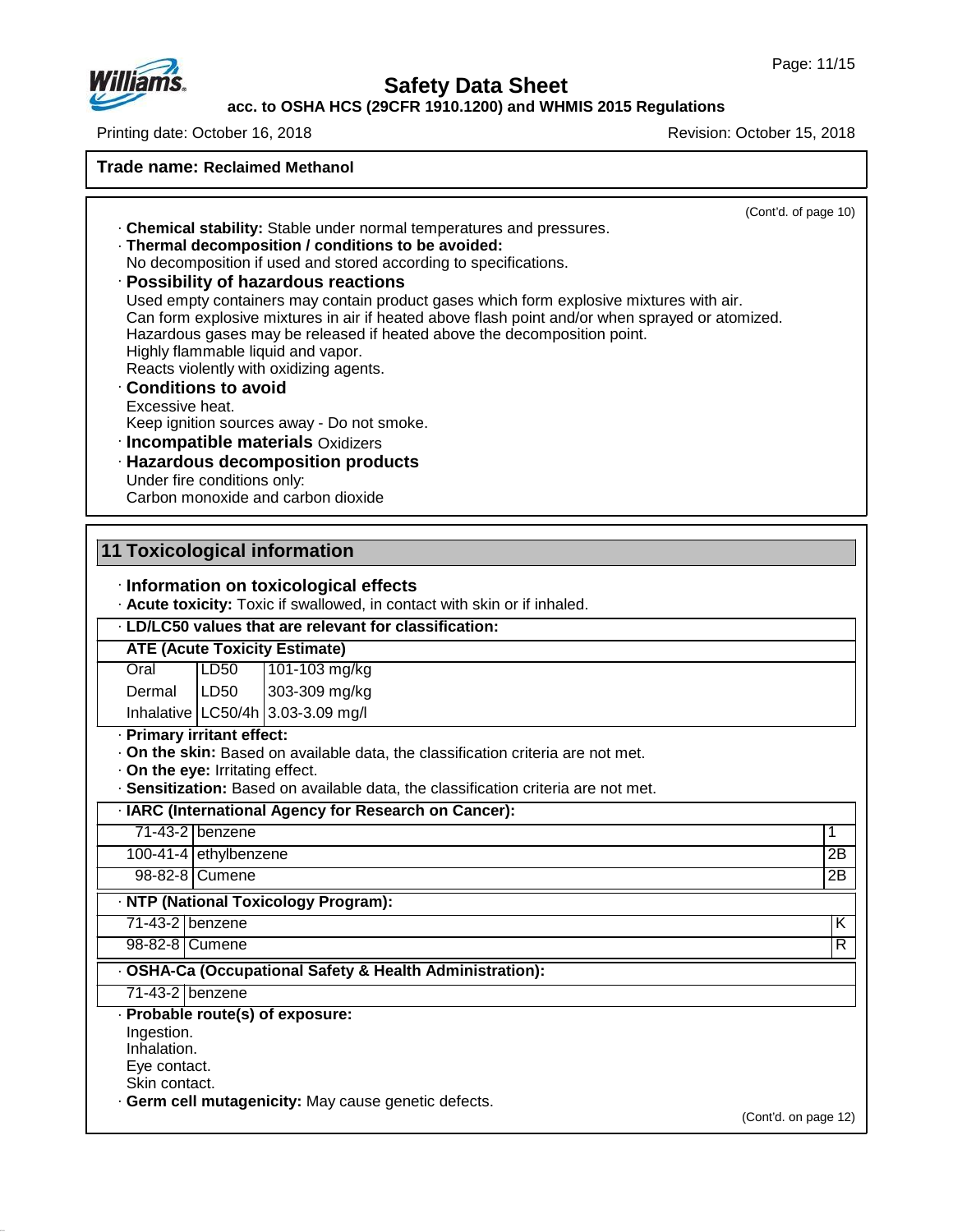

**acc. to OSHA HCS (29CFR 1910.1200) and WHMIS 2015 Regulations**

Printing date: October 16, 2018 **Revision: October 15, 2018** Revision: October 15, 2018

**Trade name: Reclaimed Methanol**

(Cont'd. of page 11)

- · **Carcinogenicity:** May cause cancer.
- · **Reproductive toxicity:** Suspected of damaging fertility or the unborn child.
- · **STOT-single exposure:** Causes damage to the central nervous system andoptic nerve.
- · **STOT-repeated exposure:** Based on available data, the classification criteria are not met.
- · **Aspiration hazard:** Based on available data, the classification criteria are not met.

#### **12 Ecological information**

- · **Toxicity**
- · **Aquatic toxicity** No relevant information available.
- · **Persistence and degradability** No relevant information available.
- · **Bioaccumulative potential:** No relevant information available.
- · **Mobility in soil:** No relevant information available.
- · **Additional ecological information**
- · **General notes:**

Do not allow product to reach ground water, water course or sewage system, even in small quantities. Danger to drinking water if even small quantities leak into the ground.

- · **Results of PBT and vPvB assessment**
- · **PBT:** Not applicable.
- · **vPvB:** Not applicable.
- · **Other adverse effects** No relevant information available.

#### **13 Disposal considerations**

- · **Waste treatment methods**
- · **Recommendation:**

47.0.13

The user of this material has the responsibility to dispose of unused material, residues and containers in compliance with all relevant local, state and federal laws and regulations regarding treatment, storage and disposal for hazardous and nonhazardous wastes.

- · **Uncleaned packagings**
- · **Recommendation:** Disposal must be made according to official regulations.

| · UN-Number                  |                 |  |
|------------------------------|-----------------|--|
| · DOT, ADR, IMDG, IATA       | UN1230          |  |
| · UN proper shipping name    |                 |  |
| · DOT, IATA                  | Methanol        |  |
| · ADR, IMDG                  | <b>METHANOL</b> |  |
| · Transport hazard class(es) |                 |  |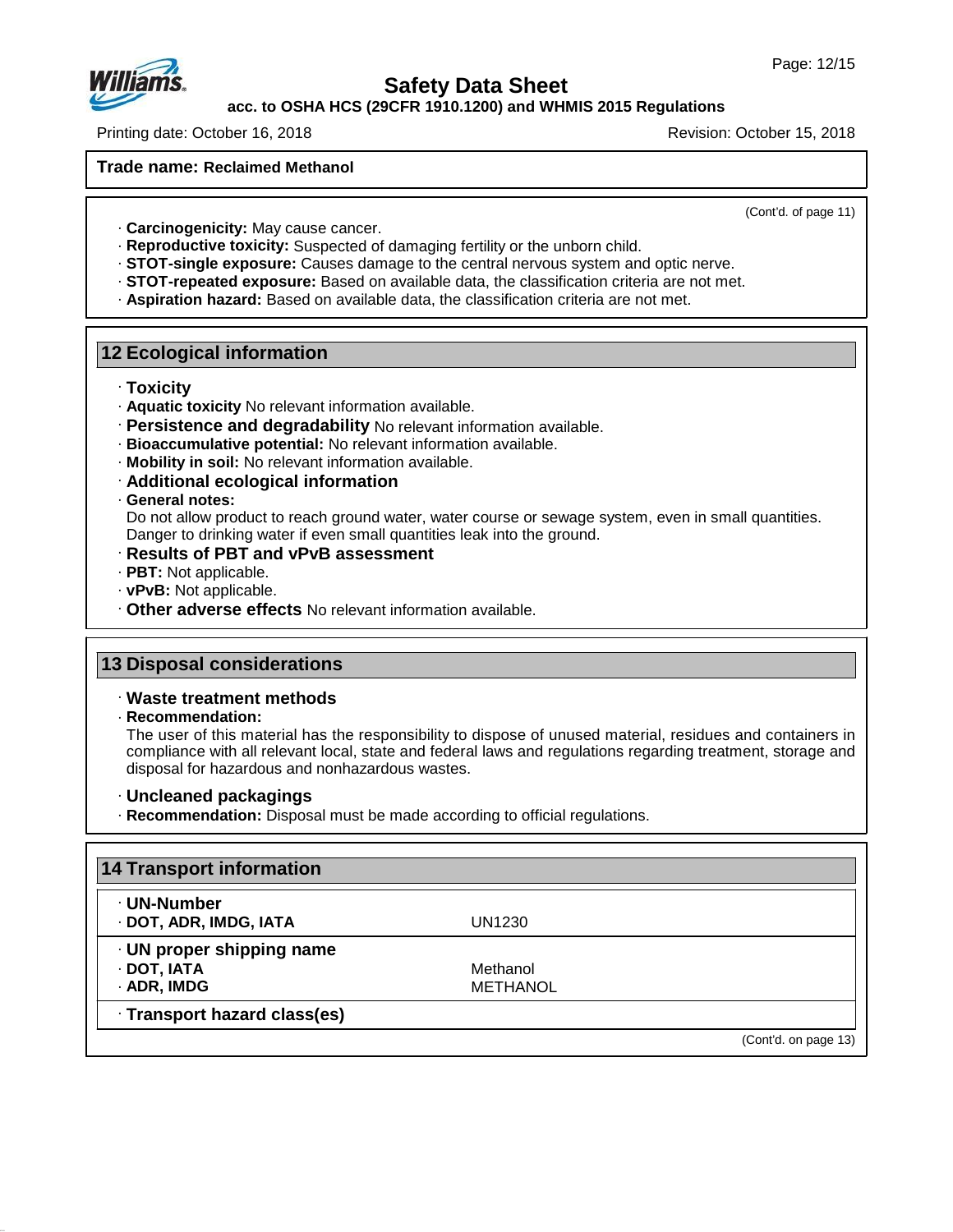

# **acc. to OSHA HCS (29CFR 1910.1200) and WHMIS 2015 Regulations**

Printing date: October 16, 2018 **Printing date: October 16, 2018** 

**Trade name: Reclaimed Methanol**

|                                                           | (Cont'd. of page 12)               |
|-----------------------------------------------------------|------------------------------------|
| $\cdot$ DOT                                               |                                    |
|                                                           |                                    |
| · Class<br>· Label                                        | $\ensuremath{\mathsf{3}}$<br>3     |
| $·$ ADR                                                   |                                    |
|                                                           |                                    |
| · Class<br>· Label                                        | 3(FT1)<br>$3 + 6.1$                |
| $\cdot$ IMDG                                              |                                    |
|                                                           |                                    |
| · Class<br>· Label                                        | $\ensuremath{\mathsf{3}}$<br>3/6.1 |
| · IATA                                                    |                                    |
|                                                           |                                    |
| · Class<br>· Label                                        | 3<br>3(6.1)                        |
| · Packing group<br>· DOT, ADR, IMDG, IATA                 | $\ensuremath{\mathsf{II}}$         |
| <b>Environmental hazards</b><br>· Marine pollutant:       | <b>No</b>                          |
| · Special precautions for user<br>· Danger code (Kemler): | Warning: Flammable liquids<br>336  |
| · EMS Number:                                             | $F-E$ , $S-D$                      |
| · Transport in bulk according to Annex II of              |                                    |
| <b>MARPOL73/78 and the IBC Code</b>                       | Not applicable.                    |

# **15 Regulatory information**

· **Safety, health and environmental regulations/legislation specific for the substance or mixture** · **United States (USA)**

· **SARA**

47.0.13

(Cont'd. on page 14)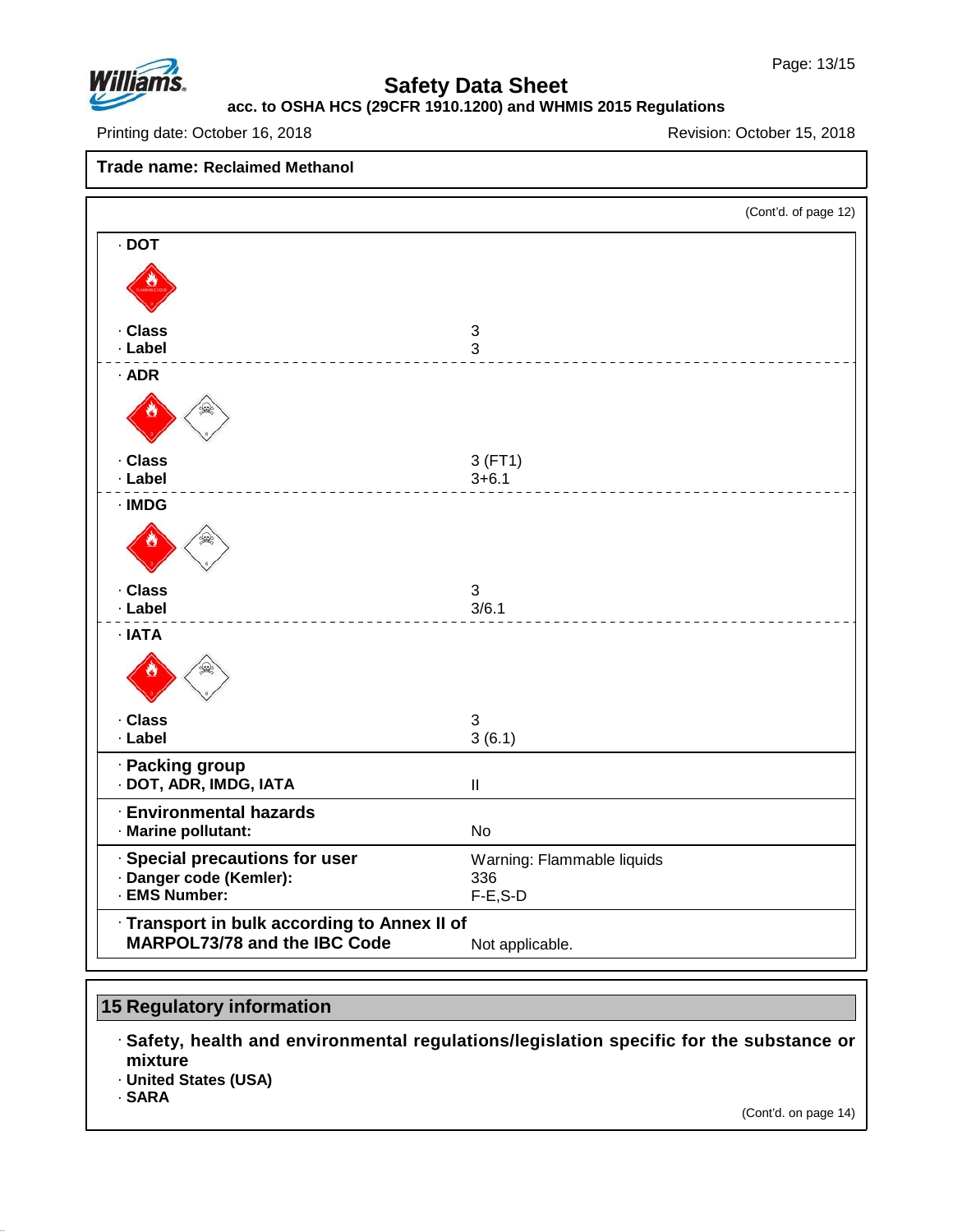

**acc. to OSHA HCS (29CFR 1910.1200) and WHMIS 2015 Regulations**

Printing date: October 16, 2018 **Printing date: October 16, 2018** Revision: October 15, 2018

**Trade name: Reclaimed Methanol**

|                                                                     | (Cont'd. of page 13) |
|---------------------------------------------------------------------|----------------------|
| · Section 302 (extremely hazardous substances):                     |                      |
| Substance is not listed.                                            |                      |
| · Section 355 (extremely hazardous substances):                     |                      |
| Substance is not listed.                                            |                      |
| · Section 313 (Specific toxic chemical listings):                   |                      |
| Substance is listed.                                                |                      |
| · TSCA (Toxic Substances Control Act)                               |                      |
| Substance is listed.                                                |                      |
| · Proposition 65 (California)                                       |                      |
| . Chemicals known to cause cancer:                                  |                      |
| 71-43-2 benzene                                                     |                      |
| 100-41-4 ethylbenzene                                               |                      |
| 98-82-8 Cumene                                                      |                      |
| · Chemicals known to cause developmental toxicity for females:      |                      |
| Substance is not listed.                                            |                      |
| . Chemicals known to cause developmental toxicity for males:        |                      |
| 71-43-2 benzene                                                     |                      |
| . Chemicals known to cause developmental toxicity:                  |                      |
| 67-56-1 Methanol                                                    |                      |
| 71-43-2 benzene                                                     |                      |
| 108-88-3 Toluene                                                    |                      |
| · EPA (Environmental Protection Agency):                            |                      |
| 71-43-2 benzene                                                     | A, K/L               |
| 108-88-3 Toluene                                                    | $\mathbf{I}$         |
| 95-47-6 o-xylene                                                    | T                    |
| 108-38-3 m-xylene                                                   | T                    |
| 106-42-3 p-xylene                                                   | $\mathbf{I}$         |
| · IARC (International Agency for Research on Cancer):               |                      |
| 71-43-2 benzene                                                     | 1                    |
| 100-41-4 ethylbenzene                                               | 2B                   |
| 98-82-8 Cumene                                                      | 2B                   |
| · Canadian Domestic Substances List (DSL) (Substances not listed.): |                      |
| Substance is listed.                                                |                      |

### **16 Other information**

47.0.13

This information is based on our present knowledge. However, this shall not constitute a guarantee for any specific product features and shall not establish a legally valid contractual relationship.

#### · **Abbreviations and acronyms:**

ADR: European Agreement concerning the International Carriage of Dangerous Goods by Road IMDG: International Maritime Code for Dangerous Goods

(Cont'd. on page 15)